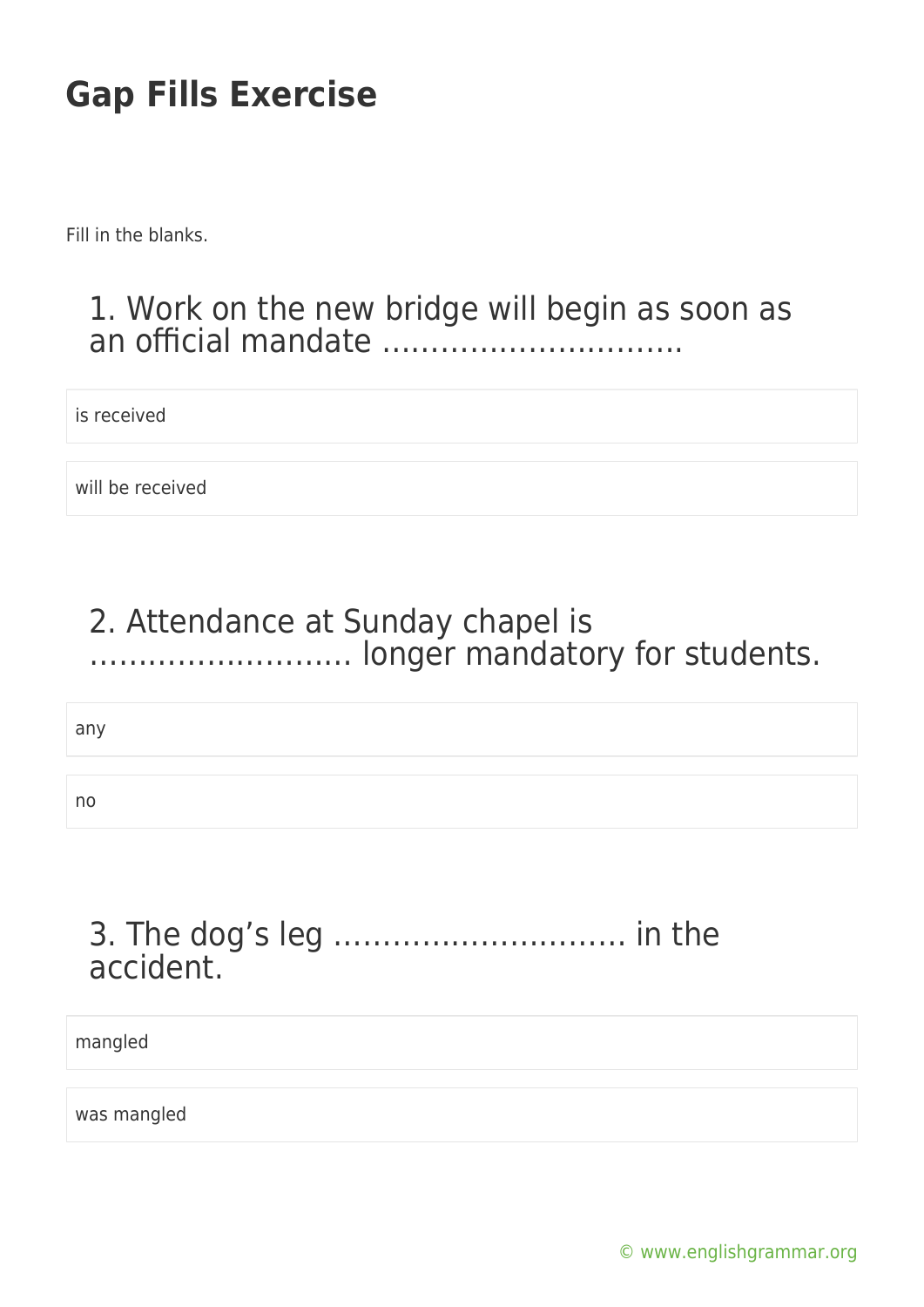#### 4. The principal's ………………………….. was manifest.

| unpleasure   |  |
|--------------|--|
|              |  |
| displeasure  |  |
|              |  |
| non-pleasure |  |

# 5. Is ………………………… in danger of extinction?

mankind

the mankind

### 6. The ship's ………………………….. being overhauled.

machineries are

machinery are

[© www.englishgrammar.org](https://www.englishgrammar.org/)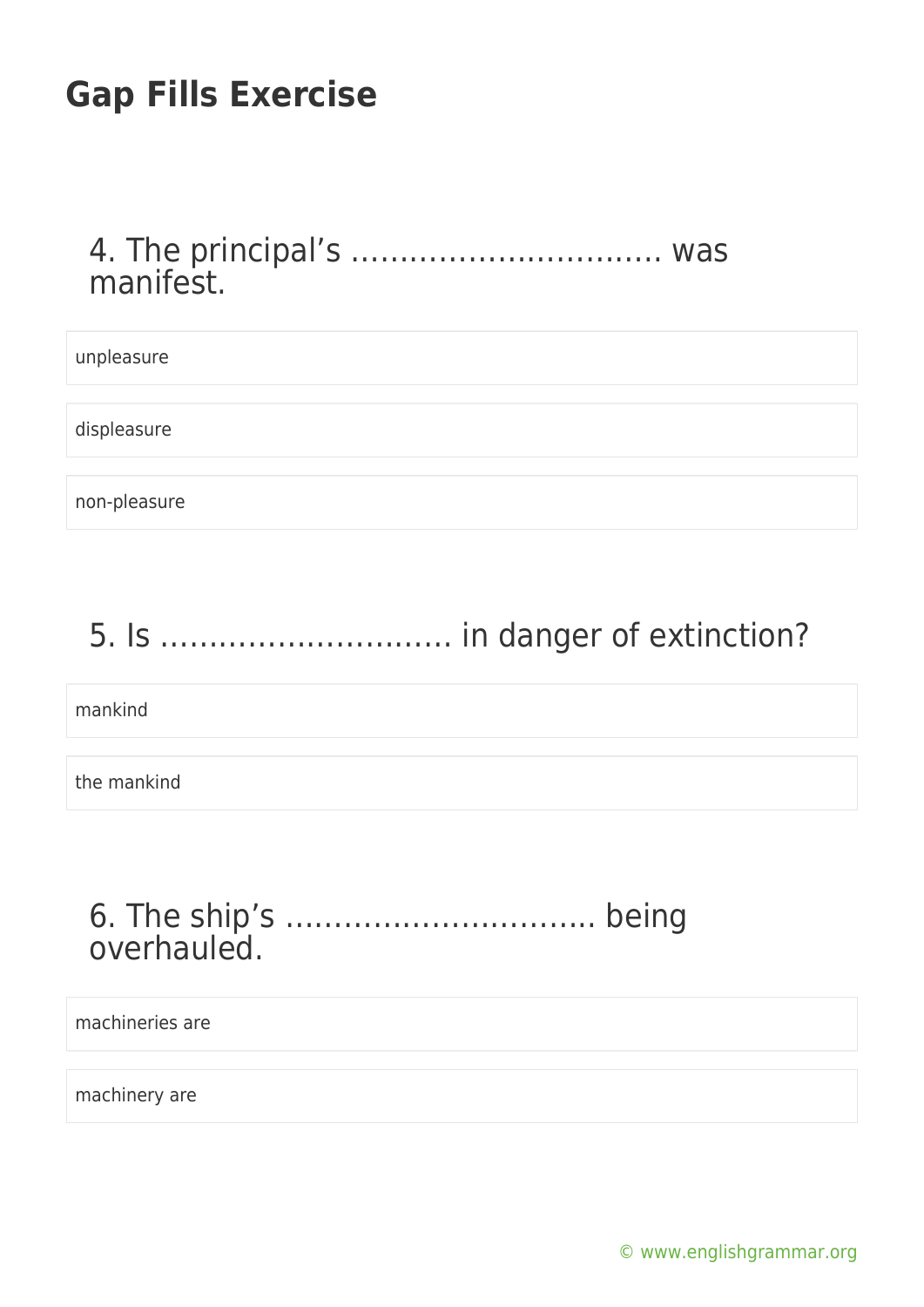| machinery is |  |  |  |
|--------------|--|--|--|
|              |  |  |  |

### 7. The two sisters are mad ………………………… tennis.

| with  |  |
|-------|--|
|       |  |
| at    |  |
|       |  |
| about |  |

### 8. I am mad ………………………… him.

| at    |  |  |
|-------|--|--|
|       |  |  |
| about |  |  |
|       |  |  |
| with  |  |  |

## 9. Can you tell us how …………………………….?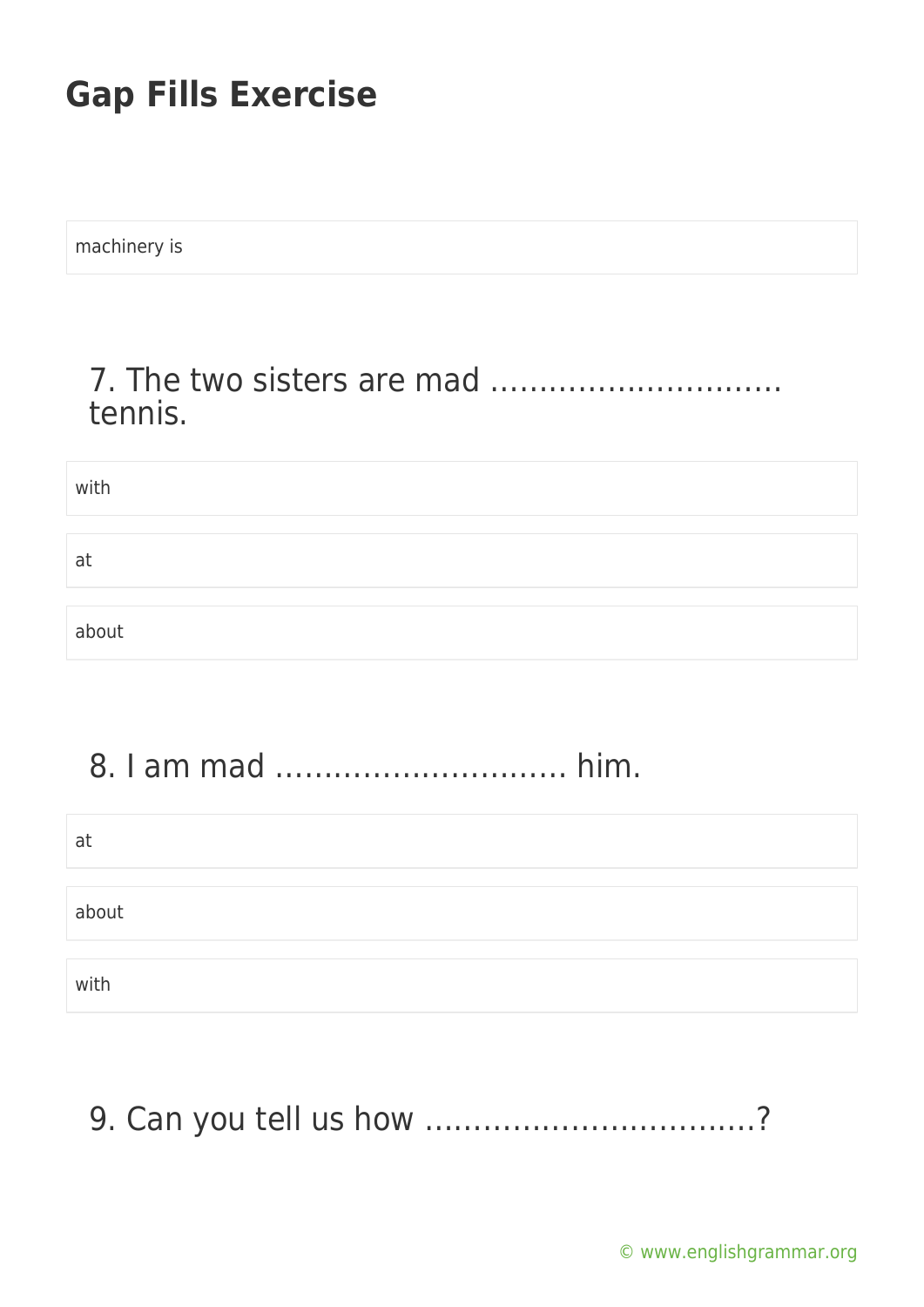was the chair made

the chair was made

### 10. You can't make me …………………………….

| go    |  |  |  |
|-------|--|--|--|
|       |  |  |  |
| to go |  |  |  |
|       |  |  |  |
| going |  |  |  |

## 11. He worked ………………………….

hasty

hastily

### 12. He has an annoying ………………………… of scratching his head while talking.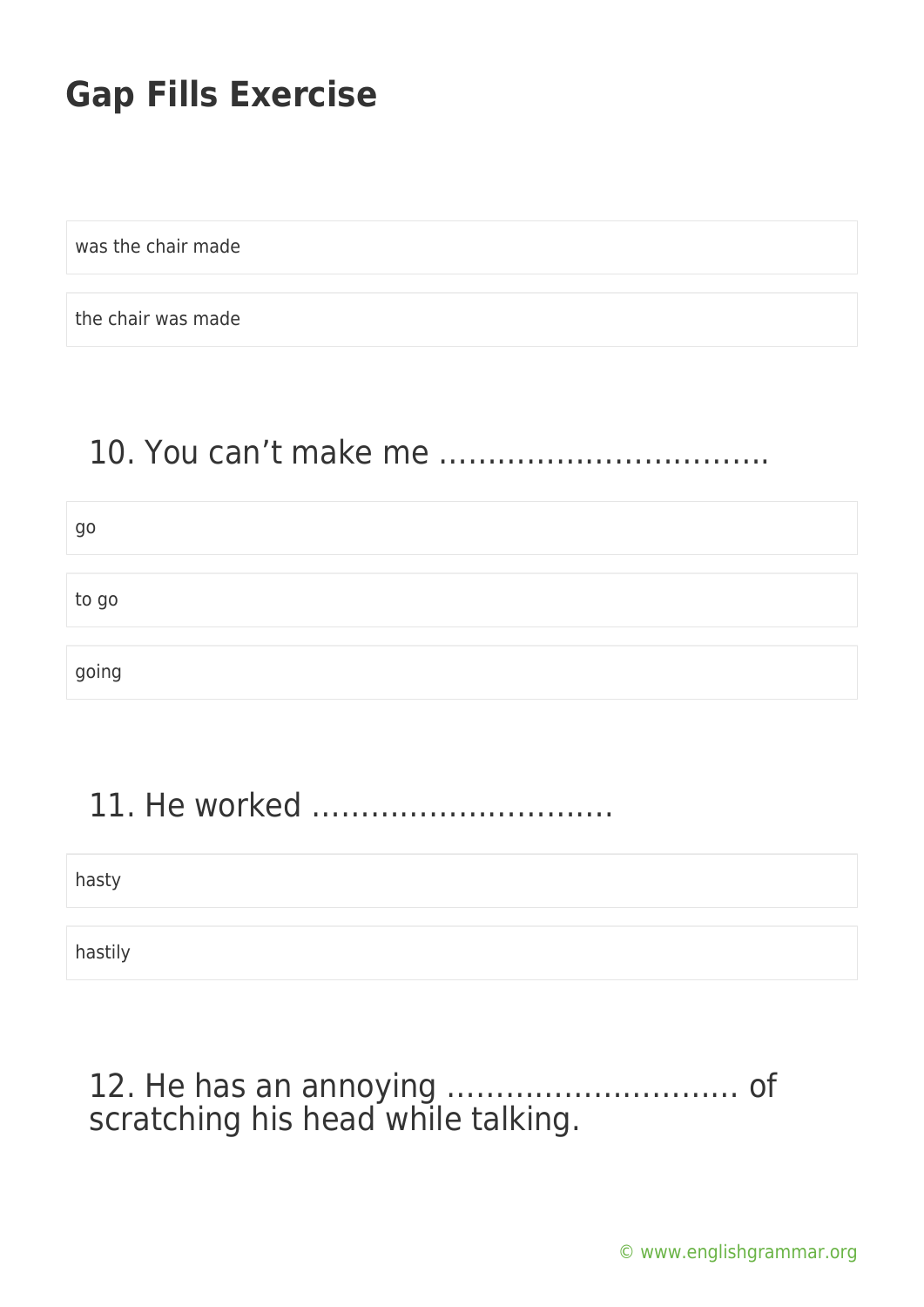manner mannerism

#### Answers

- 1. Work on the new bridge will begin as soon as an official mandate is received.
- 2. Attendance at Sunday chapel is no longer mandatory for students.
- 3. The dog's leg was mangled in the accident.
- 4. The principal's displeasure was manifest.
- 5. Is mankind in danger of extinction?
- 6. The ship's machinery is being overhauled.
- 7. The two sisters are mad about tennis.
- 8. I am mad at him.
- 9. Can you tell us how the chair was made?
- 10. You can't make me go.
- 11. He worked hastily.